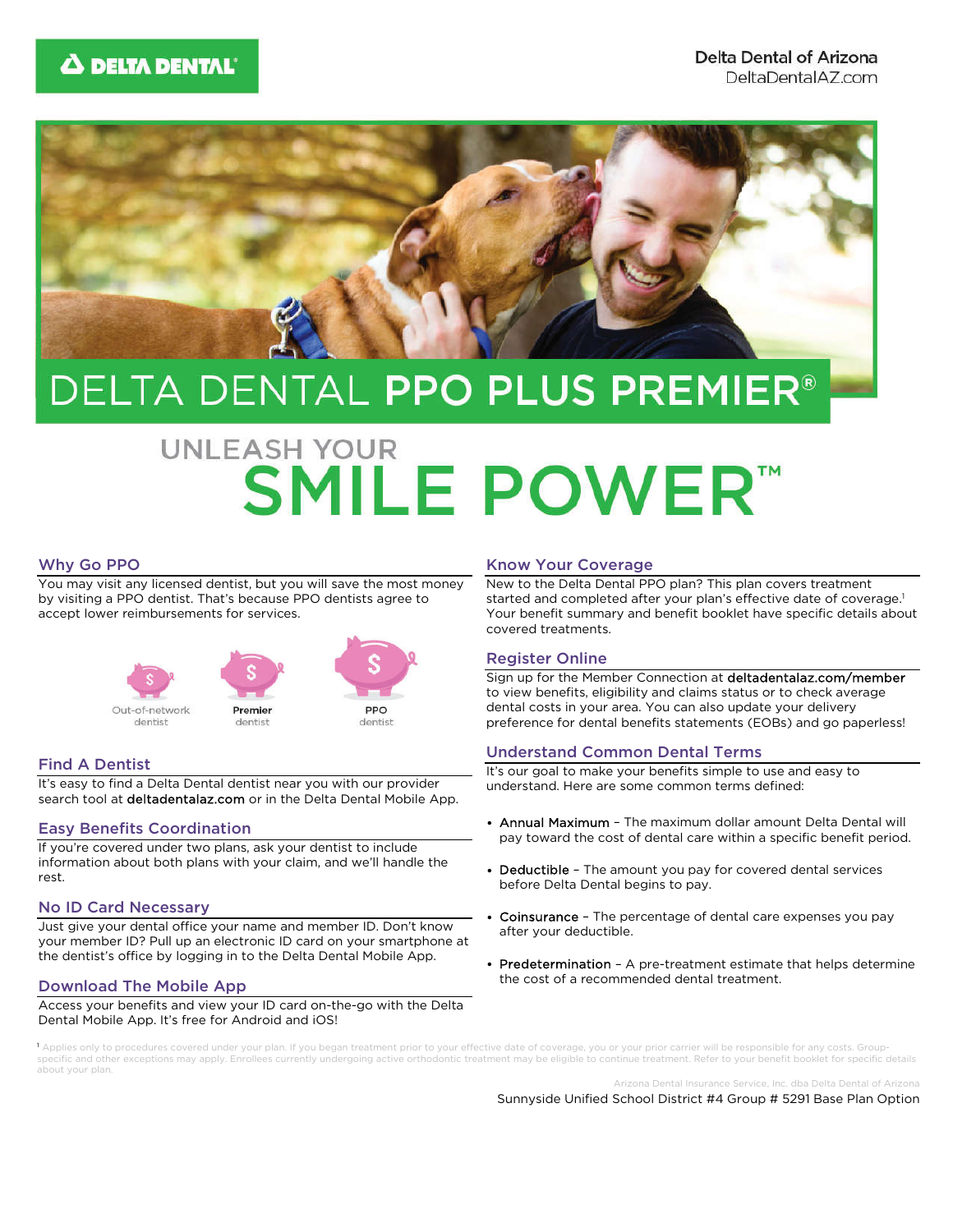

## SUNNYSIDE UNIFIED SCHOOL DISTRICT #4

Effective Date: 07/01/2020 Plan Name: Delta Dental PPO plus Premier Group # 5291 Base Plan Option Your benefits are based on a Calendar Year

| DELTA DENTAL PPO PLUS PREMIER                                                                                                                 |                    |                                                                                 |
|-----------------------------------------------------------------------------------------------------------------------------------------------|--------------------|---------------------------------------------------------------------------------|
| <b>Covered Services</b>                                                                                                                       | <b>PPO Dentist</b> | <b>Premier®</b><br><b>Dentist and</b><br>Out-of-Network<br>Dentist <sup>1</sup> |
| Calendar Year Maximum Benefit (Combination of in and out-of-network)                                                                          | \$1,000            |                                                                                 |
| Calendar Year Deductible (Individual/Family) (Combination of in and out-of-<br>network)                                                       | \$50/150           |                                                                                 |
| π<br><b>Preventive Services</b>                                                                                                               | Delta Dental Pays  |                                                                                 |
| Exams                                                                                                                                         |                    | 80%                                                                             |
| <b>Routine Cleanings</b>                                                                                                                      | 100%               |                                                                                 |
| Fluoride: For children to age 18                                                                                                              |                    |                                                                                 |
| Sealants: For children up to age 19                                                                                                           |                    |                                                                                 |
| X-rays                                                                                                                                        |                    |                                                                                 |
| <b>Space Maintainers</b>                                                                                                                      |                    |                                                                                 |
| <b>Basic Services</b>                                                                                                                         | Delta Dental Pays  |                                                                                 |
| Fillings                                                                                                                                      | 80% 2              | 60% <sup>2</sup>                                                                |
| <b>Emergency Treatment</b>                                                                                                                    |                    |                                                                                 |
| Endodontics: Root canal treatment                                                                                                             |                    |                                                                                 |
| Periodontics: Treatment of gum disease                                                                                                        |                    |                                                                                 |
| Oral Surgery: Simple extractions.                                                                                                             |                    |                                                                                 |
| Oral Surgery: Surgical extractions.                                                                                                           |                    |                                                                                 |
| $\mathbf{R}$<br><b>Major Services</b>                                                                                                         | Delta Dental Pays  |                                                                                 |
| Prosthodontics: Bridges, partial dentures, complete dentures                                                                                  | 50% 2              | 40% <sup>2</sup>                                                                |
| <b>Bridge and Denture Repair</b>                                                                                                              |                    |                                                                                 |
| Implants                                                                                                                                      |                    |                                                                                 |
| Restorative: Crowns and onlays                                                                                                                |                    |                                                                                 |
| <sup>1</sup> Members may incur higher out-of-pocket costs when seeing a Premier or out-of-network dentist. See Covered Dental Services sheet. |                    |                                                                                 |

<sup>2</sup> Deductible applies to these services.

## BENEFITS ARE SUBJECT TO ALL PROVISIONS, TERMS & CONDITIONS OF THE GROUP CONTRACT

Dependent Age Limit: 26 | Predetermination recommended for services over \$250.

## How Can We Help You?

Member Connection deltadentalaz.com/member

Find A Dentist deltadentalaz.com/provider-search

Customer Service 602.938.3131, option 1 800.352.6132, option 1